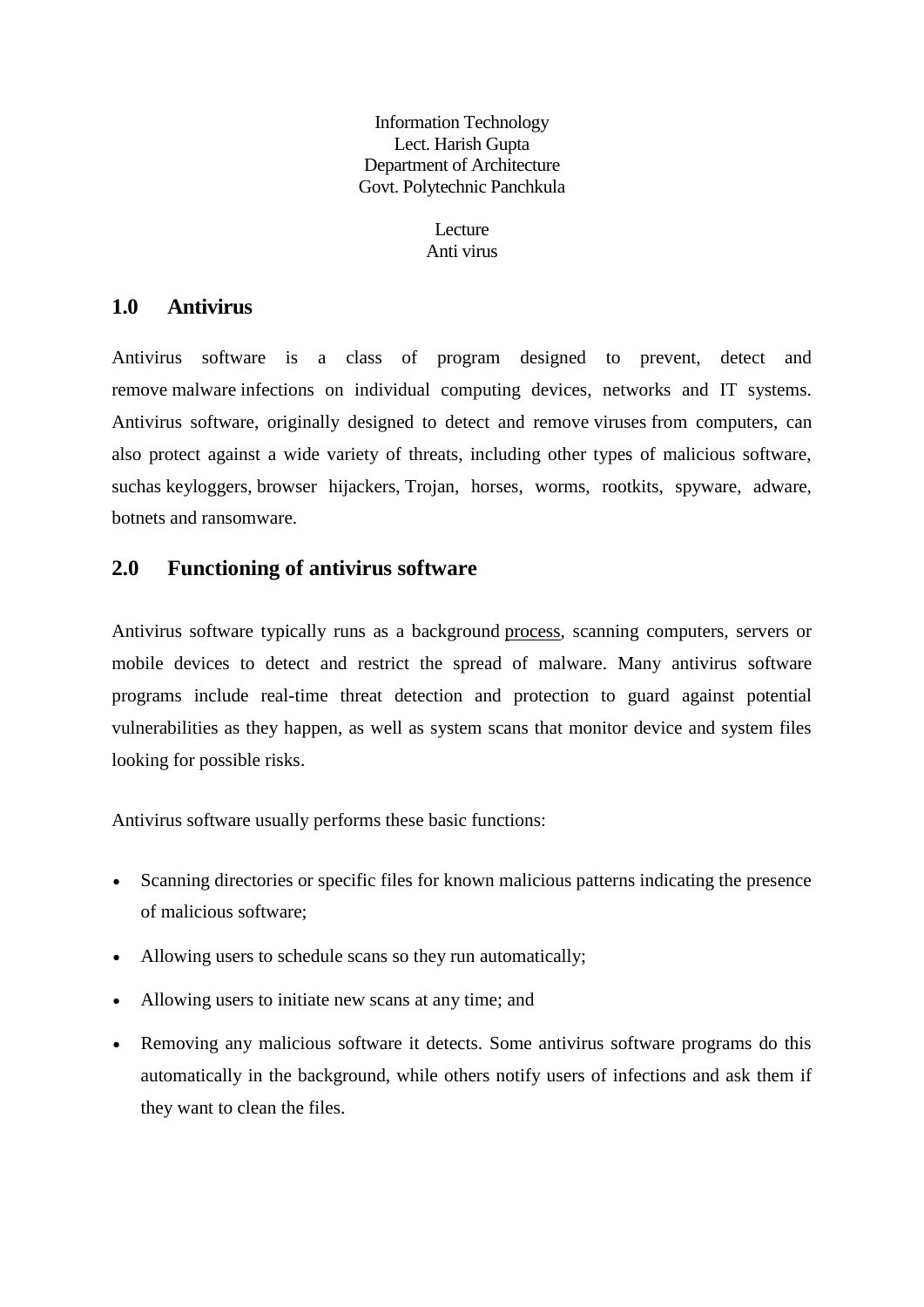In order to scan systems comprehensively, antivirus software must generally be given privileged access to the entire system. This makes antivirus software itself a common target for attackers, and researchers have discovered remote code execution and other serious vulnerabilities in antivirus software products in recent years.

### **3.0 Features of an Effective Antivirus**

The following features of any antivirus are to be looked for when you decide on installing one

Proactive scanning for malwares, and deleting once detected

**Default-Deny Protection** – Default-Deny protection that is implemented to prevent the entry of suspicious files by default.

**Auto Sandbox Technology** – A virtual environment where suspicious and unknown files are secluded and run to check for any malicious activity without interfering with the normal operations.

**Containment Technology** – Validates and authorizes the programs that are executable and ensures that the processes are run without effecting the regular operations of the system.

**Host Intrusion Protection System (HIPS)** – This feature works on a protocol-based intrusion prevention system, that oversees all the application and program activities that aare processed in the system. The HIPS terminates any malicious activities once found. This prevents the malware from infecting the operating system, registry keys or personal data or system memory.

### **4.0 Types of Antivirus**

Antiviruses are also of different types based on the OS compatibility

Antivirus for Windows OS Antivirus for Linux OS Antivirus for Android OS Antivirus for MAC OS Types of antivirus programs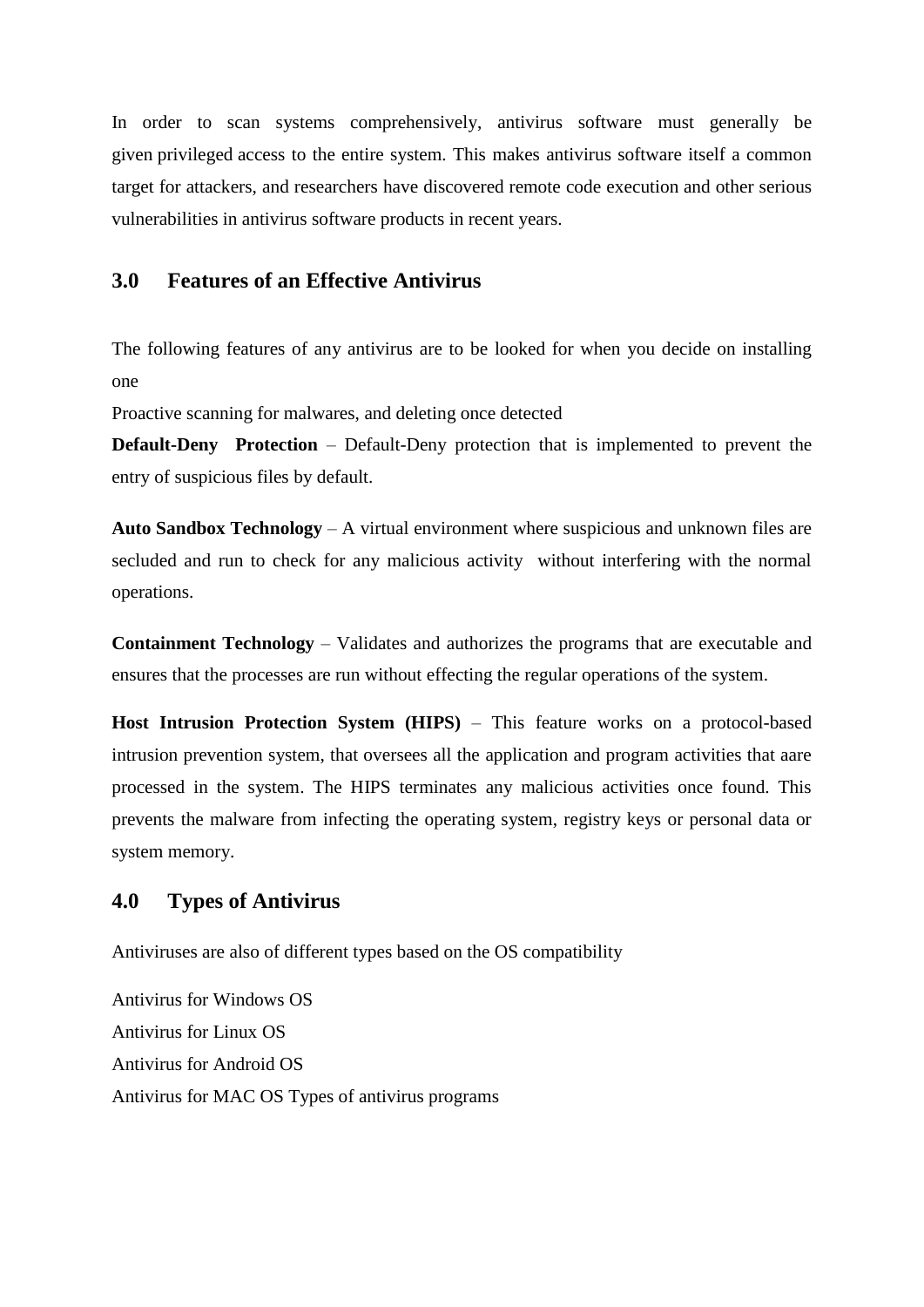Antivirus software is distributed in a number of forms, including stand-alone antivirus scanners and internet security suites that offer antivirus protection, along with firewalls, privacy controls and other security protections.

Some antivirus software vendors offer basic versions of their products at no charge. These free versions generally offer basic antivirus and spyware protection, but more advanced features and protections are usually available only to paying customers. While some operating systems are targeted more frequently by virus developers, antivirus software is available for most Operating Systems are :

- **Windows antivirus software**. Most antivirus software vendors offer several levels of Windows products at different price points, starting with free versions offering only basic protection. Users must start scans and updates manually and typically free versions of antivirus software won't protect against links to malicious websites or malicious attachments in emails. Premium versions of antivirus software often include suites of endpoint security tools that may provide secure online storage, ad blockers and file encryption. Since 2004, Microsoft has been offering some kind of free antivirus software as part of the Windows operating system itself, generally under the name Windows Defender, though the software was mostly limited to detecting spyware prior to 2006.
- **Mac OS antivirus software**. Although mac OS viruses exist, they're less common than Windows viruses, so antivirus products for mac OS are less standardized than those for Windows. There are a number of free and paid products available, providing on-demand tools to protect against potential malware threats through full-system malware scans and the ability to sift through specific email threads, attachments and various web activities.
- **Android antivirus software**. Android is the world's most popular mobile operating system and is installed on more mobile devices than any other OS. Because most mobile malware targets Android, experts recommend all Android device users install antivirus software on their devices. Vendors offer a variety of basic free and paid premium versions of their Android antivirus software including anti-theft and remote-locating features. Some run automatic scans and actively try to stop malicious web pages and files from being opened or downloaded.